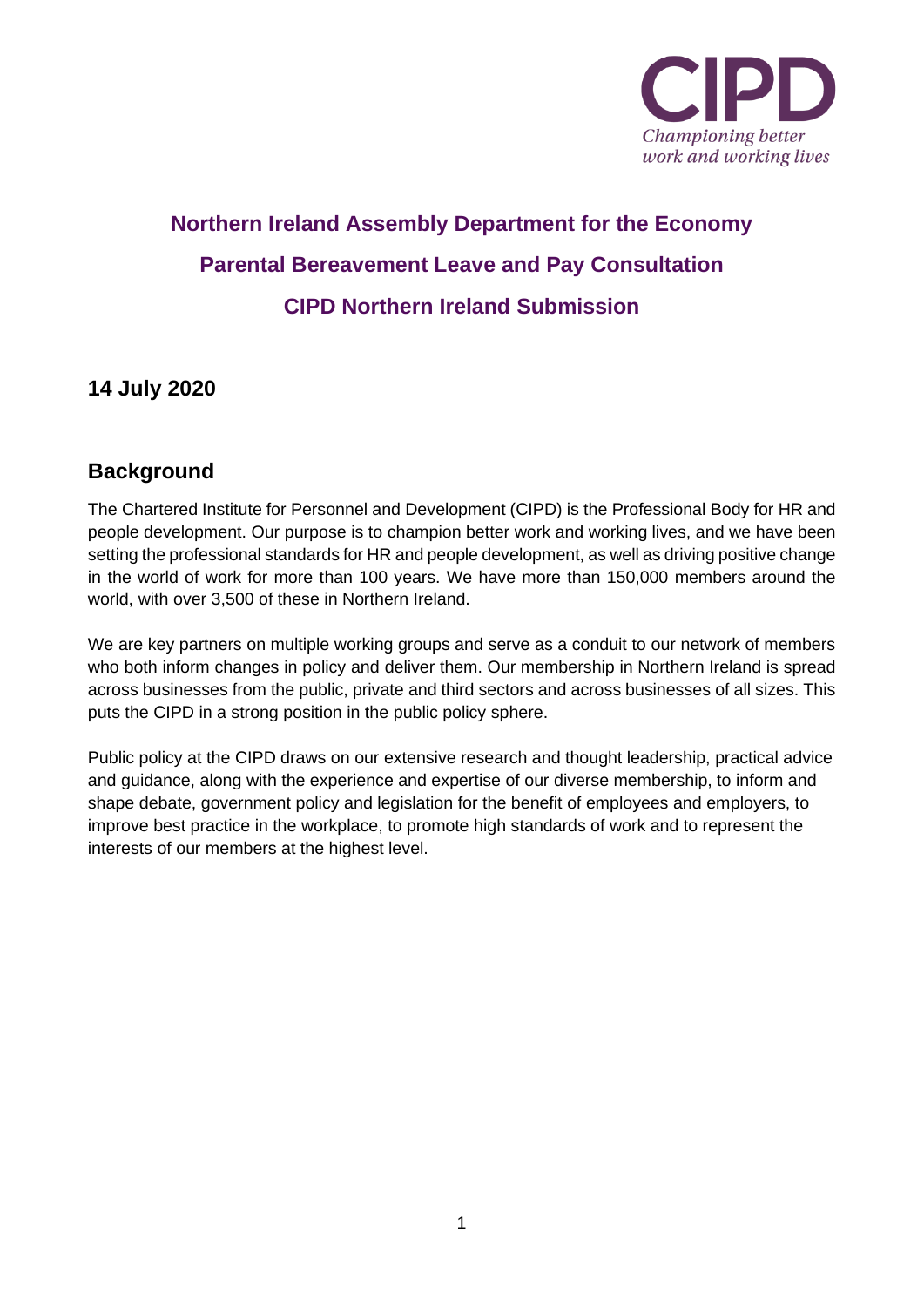

# **Our Response**

**Section 1: Definition of 'Bereaved Parent'**

*1a. Who else do you think should be included within the definition of "bereaved parent"?*

1. Adults who have parental responsibility under the Children's Act 1989 as amended for the child who has died should also be considered for eligibility under the regulations. This should therefore include guardians and any individual who had duties towards the child in line with parental responsibility. Although step-parents, foster parents and grandparents do not automatically have parental responsibility these should also be considered for inclusion in the regulations.

# *Please provide reasons for your answer*

2. As the consultation recognises, the death of a child is a most traumatic event that can have an impact on a range of people involved in their care and this is not necessarily restricted to those who are the legal or biological parents. The term 'parent' has wide interpretation in terms of the relationship that can involve with a child, and can include grandparent, foster parent and step parent. Most step-parents will typically be providing intensive and regular care and nurturing for a step child, regardless of whether or not they are married to the child's biological or legal parent as they could be co-habiting – ONS statistics<sup>1</sup> published in 2014 found there were 544,000 stepfamilies with dependent children in 2011, which means that 11% of couple families with dependent children were stepfamilies. Grandparents can also have ongoing childcare responsibility for grandchildren, often so that the parents can work – TUC research found that nearly 7 million grandparents provide regular childcare for their grandchildren under  $16<sup>2</sup>$ . As such, the trauma and grief of losing a stepchild or grandchild can be catastrophic, which we recognise would not necessarily be dependent on whether or not the individual is a regular caregiver.

<sup>&</sup>lt;sup>1</sup> Stepfamilies in 2011. ONS. Available at:

[http://webarchive.nationalarchives.gov.uk/20160107160721/http://www.ons.gov.uk/ons/dcp171776\\_360784.pdf](http://webarchive.nationalarchives.gov.uk/20160107160721/http:/www.ons.gov.uk/ons/dcp171776_360784.pdf)

<sup>&</sup>lt;sup>2</sup> Nearly seven million grandparents provide regular childcare. TUC. Available at: [https://www.tuc.org.uk/news/nearly-seven-million](https://www.tuc.org.uk/news/nearly-seven-million-grandparents-provide-regular-childcare)[grandparents-provide-regular-childcare](https://www.tuc.org.uk/news/nearly-seven-million-grandparents-provide-regular-childcare)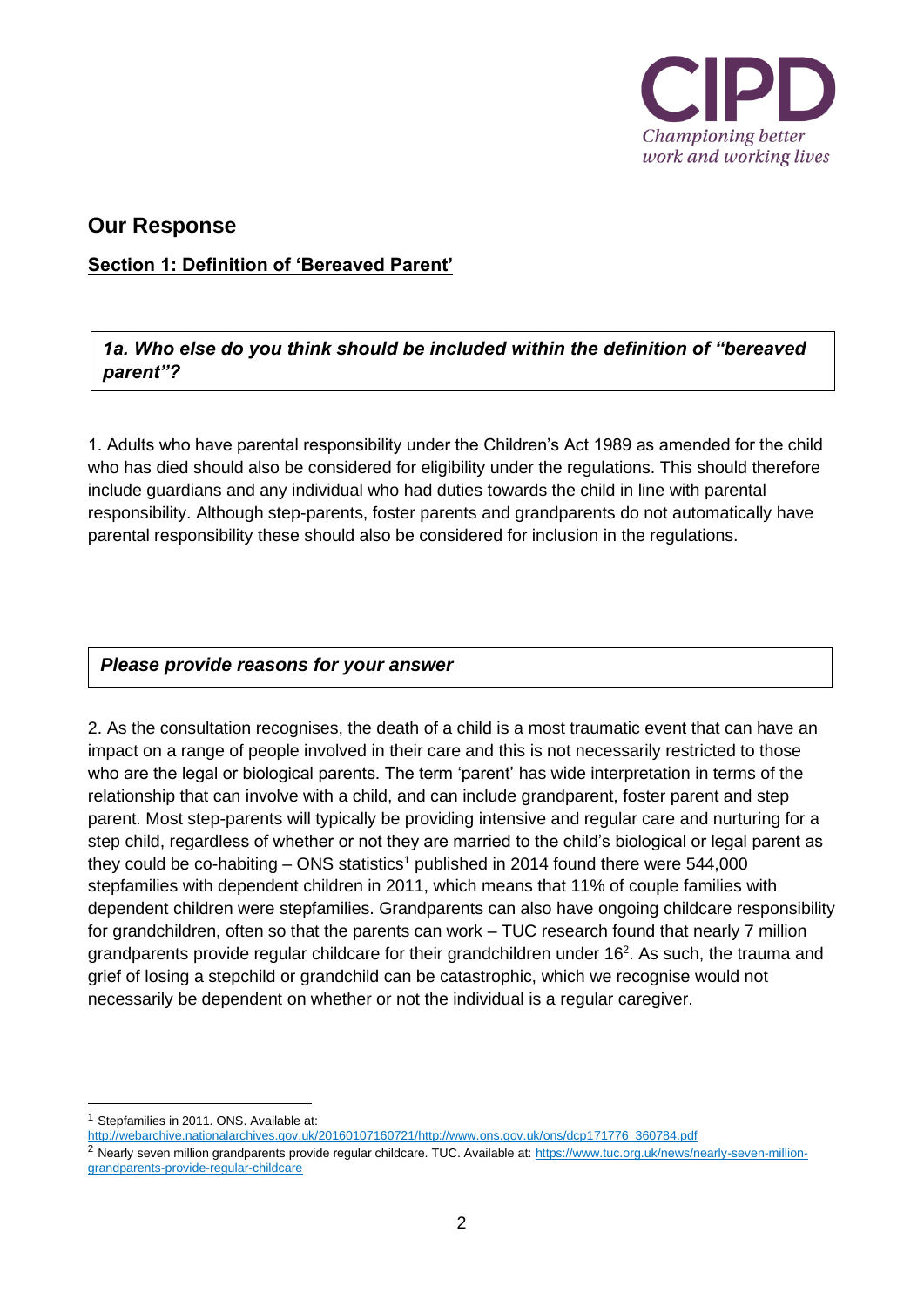

#### **Section 2: Flexibility around consecutive/non-consecutive weeks**

# *2a. Which of the following options for leave-taking would be most appropriate?*

3. Two weeks, which can be taken in units of a day, recognising that only whole weeks of leave with an employer would attract the statutory payment from that employer.

*Please set out your reasons for your response.*

4. On balance we support option iii). Given the huge turmoil and lack of predictability associated with the grief following the death of a child, and the unique nature of the impact on an individual, it's important that the regulations afford the maximum flexibility for when and how the statutory leave can be taken. While we expect most employers to be as compassionate and considerate as possible of an individual's particular leave requirements, it could be complex and burdensome for many organisations' payroll systems to cope with paying for single days of leave. Therefore we feel it is reasonable for employers to offer two weeks' discontinuous paid parental leave, taken in blocks of at least one week [or consecutively if the individual wishes] but that only whole weeks of leave would attract the statutory payment. We agree that in some cases the flexibility to take odd days that are unpaid would be preferable to some working parents, even if they are unpaid if taken in less than a one-week block. We feel option iii) strikes the best balance between offering maximum flexibility for the bereaved parent and not placing an unmanageable administrative burden on the employer.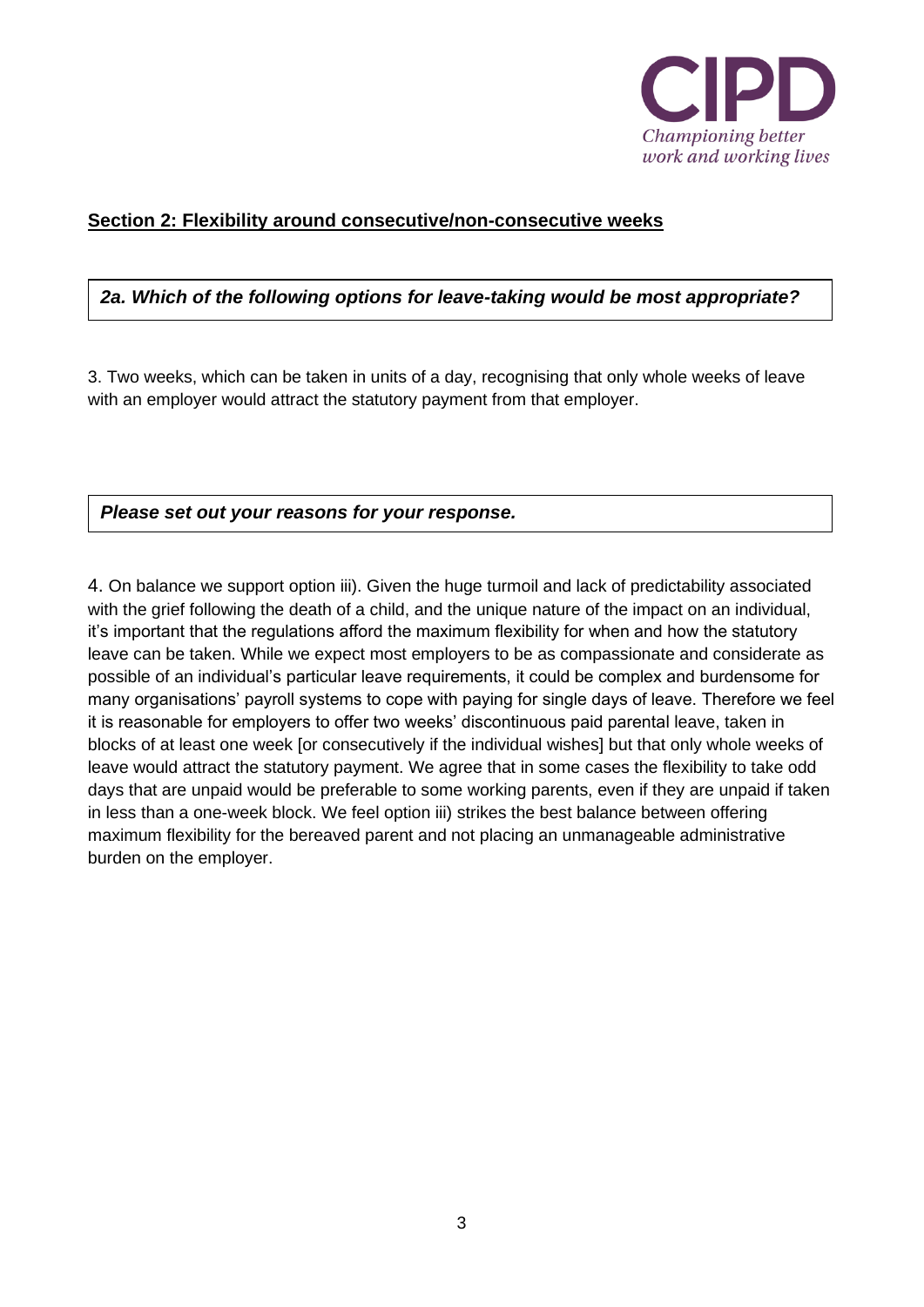

# **Section 3: The window within which to take 2 weeks of leave and pay**

#### *3a. What do you think the optimal length for the window?*

5. 52 weeks

*Please provide reasons for your answer*

6. Our survey of 679 organisations about the UK Government's proposals to introduce paid parental bereavement leave found that 88% were supportive of such a proposal. The findings indicated that respondents favoured a policy that was as flexible and wide in scope as possible, given the nature of an event as tragic as losing a child and also the relatively rare circumstances in which this happens and the therefore limited scope it poses to disrupt a business. In the spirit of the feedback we received from respondents, we therefore recommend that the longest timescale of 52 weeks is the optimal length for the window within which to take the 2 weeks' leave and pay. Aside from the unpredictability of how grief affects different people and how someone's unique feelings and circumstances would affect their leave requirements, this generous timescale would also easily accommodate the other considerations that may need to be factored, for example if there was an inquest or if the parent was unaware for a period of time about their statutory right to take leave.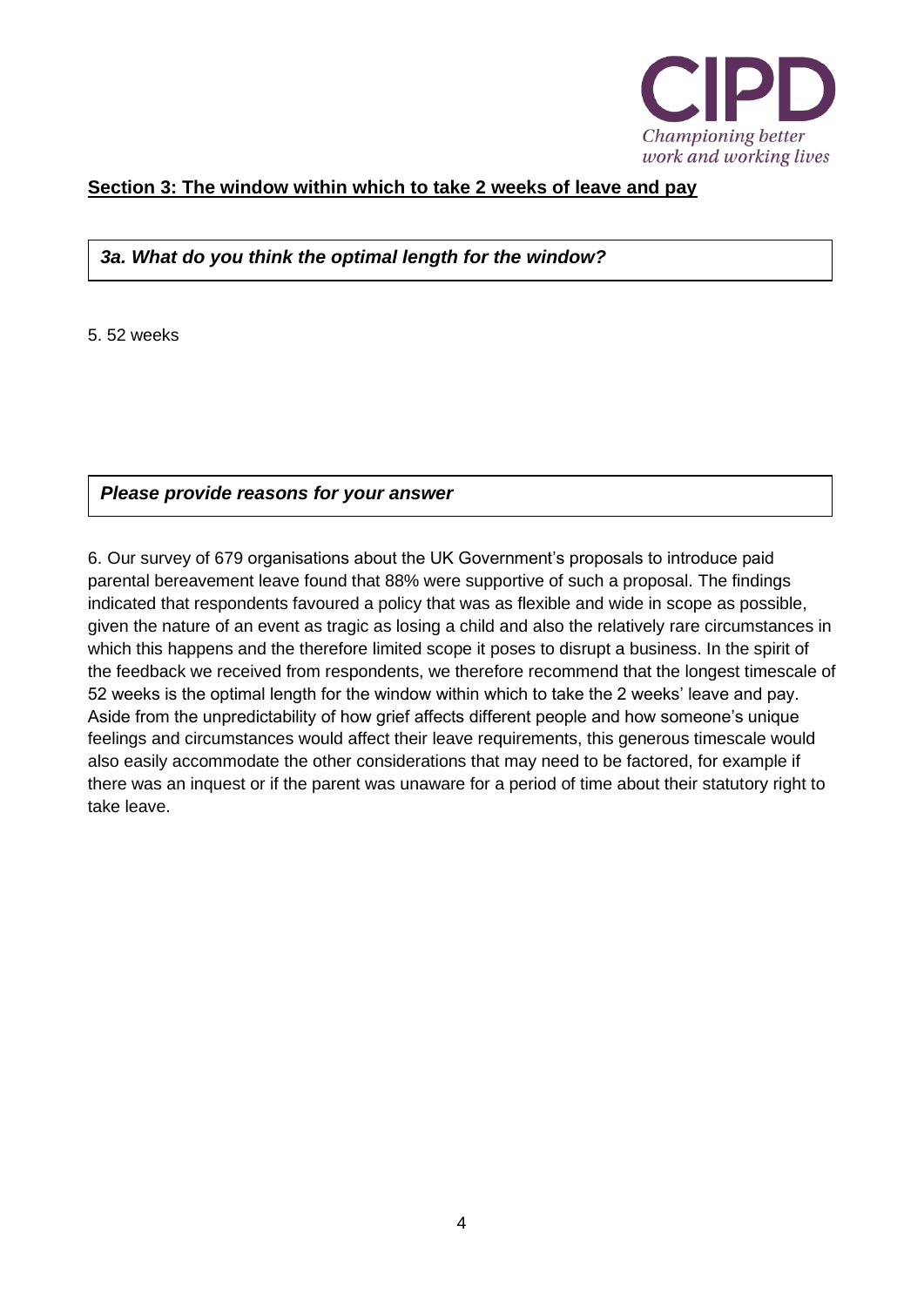

# **Section 4: Notice required to take parental bereavement leave and pay**

*4a. Should parents be required to provide notice to their employer?*

*i) If leave is taken very soon after the death of the child ii) if leave is taken at a later period*

i) No

ii) Yes

#### *Please provide reasons for your answer*

7. We understand that unexpected absence from work can be challenging for an employer to manage, but would hope that the death of a child would inspire the utmost compassion and understanding towards the bereaved parent(s). We are human beings and organisations have a moral and social responsibility to recognise employees as such and provide caring and supportive workplaces. Employers who demonstrate empathy and flexibility, and are responsive in the immediate aftermath of a traumatic event such as the death of a child, are likely to gain respect and loyalty – not just from the affected individual but from the wider workforce. It may not be practically possible for a parent to give notice to take parental bereavement leave and pay if the leave is taken very soon after the death of the child, particularly if the death was unexpected. The deep emotional and psychological effects of such a bereavement and the employee's ability to take rational steps by following a rigid procedure could also be taken into account at this point.

8. We would not therefore expect that the bereaved parents should be required to provide notice to their employer if they wish to take the leave very soon after the death of their child. This would follow the statutory provision already in place for 'day one' emergency leave. The death of a child could definitely be classed as an 'emergency' and therefore it is reasonable for the bereaved parent to take this new proposed leave with immediate effect.

9. Grief is unpredictable and has no set pattern – therefore its impact can creep up on people at unexpected moments and have a devastating effect with little or no warning for the individual. The *CIPD Guide to Compassionate Bereavement Support* emphasises that employees will experience bereavement and grief in different ways and this should be understood and respected by both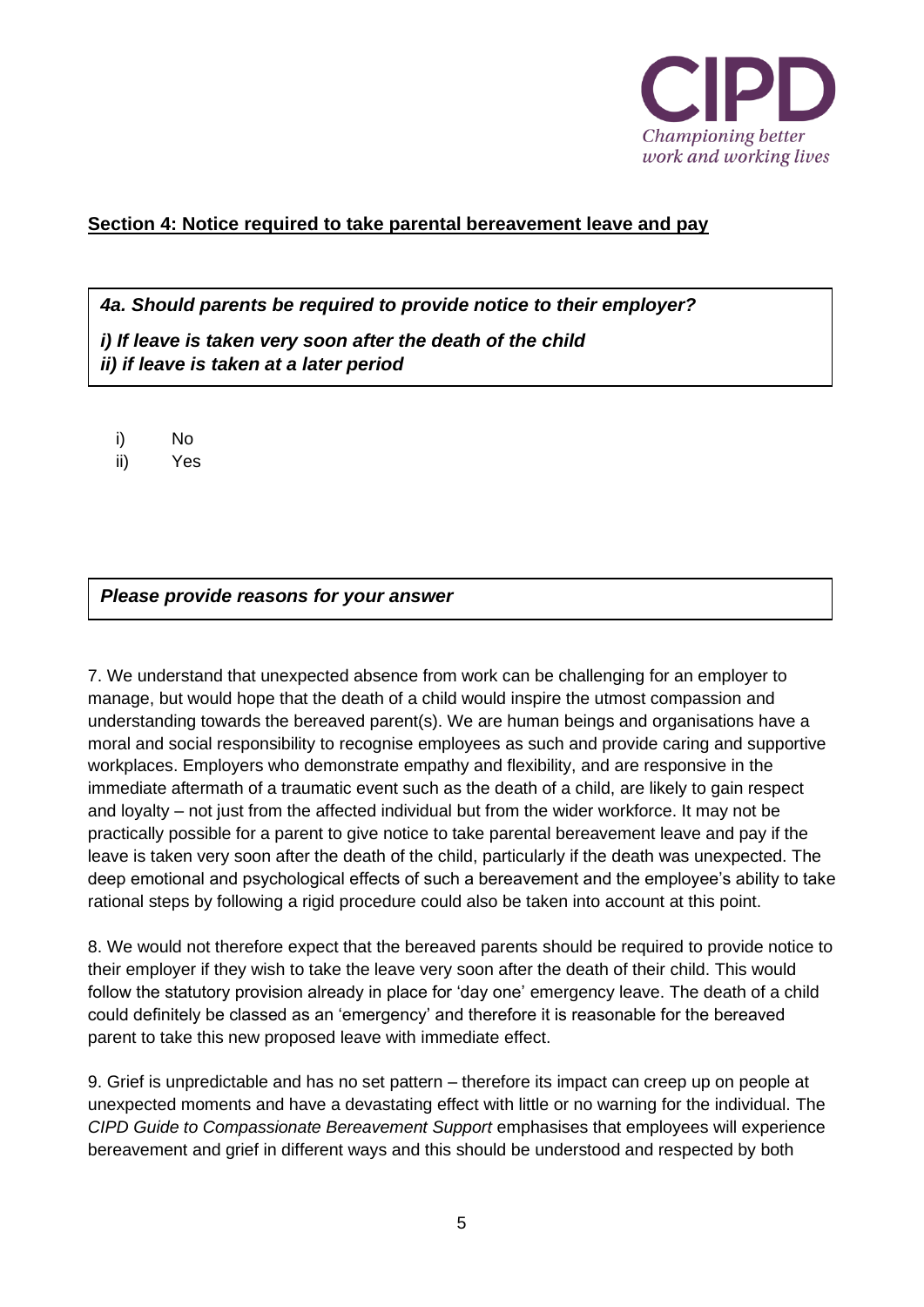

employers and colleagues<sup>3</sup> and the *Labour Relations Agency Guidance for Employers on Managing Bereavement in the Workplace* points out, the full emotional impact of the bereavement may not be felt for some time after a death<sup>4</sup>. In situations like this, it could be challenging for a bereaved parent to give much notice of when they want to take the statutory leave. However, we believe that flexibility needs to be balanced with the needs of employers where possible.

10. We would urge the Assembly to consider the promotion of guidance on managing bereavement leave in the workplace as a course of action to complement the regulatory change outlined in the consultation. The statutory right to paid parental bereavement leave is most welcome and will provide a baseline provision for many, but it's clear that some employers lack the knowledge and confidence to properly support employees following a traumatic event, and the support and empathy employees receive on an ongoing basis will be pivotal in determining how effectively bereaved parents are able to return to work. For example, our 2017 survey found that less than one in 10 (8%) of organisations train line managers on how to manage an employee experiencing a bereavement while 55% offer flexible working. Both our new CIPD Guide to Compassionate Bereavement Support and our Line Manager Guidance on Compassionate Bereavement Support, as well as the Labour Relations Agency Guidance for Employers on Managing Bereavement in the Workplace provides excellent good practice advice that could help organisations to support and retain employees.

# *5a. What is a reasonable notice period:*

*i) If leave is taken very soon after the death of the child ii) if leave is taken at a later period*

- i) Answer as above
- ii) We feel it is not unreasonable for the bereaved employee to give one week's notice where possible where the leave is taken at a later period, although we would urge employers to be as flexible and sensitive as possible to an employee's request to take leave, particularly where there is no immediate impact on service delivery.

*Please provide reasons for your answer*

<sup>3</sup> [https://www.cipd.co.uk/Images/guide-to-bereavement-support\\_tcm18-81624.pdf](https://www.cipd.co.uk/Images/guide-to-bereavement-support_tcm18-81624.pdf)

<sup>4</sup> Managing Bereavement Leave in the workplace: A good practice guide. Labour Relations Agency available at: [https://www.lra.org.uk/sites/default/files/2019-03/Advisory%20Guide%20-](https://www.lra.org.uk/sites/default/files/2019-03/Advisory%20Guide%20-%20Managing%20bereavement%20in%20the%20workplace_0.pdf) [%20Managing%20bereavement%20in%20the%20workplace\\_0.pdf](https://www.lra.org.uk/sites/default/files/2019-03/Advisory%20Guide%20-%20Managing%20bereavement%20in%20the%20workplace_0.pdf)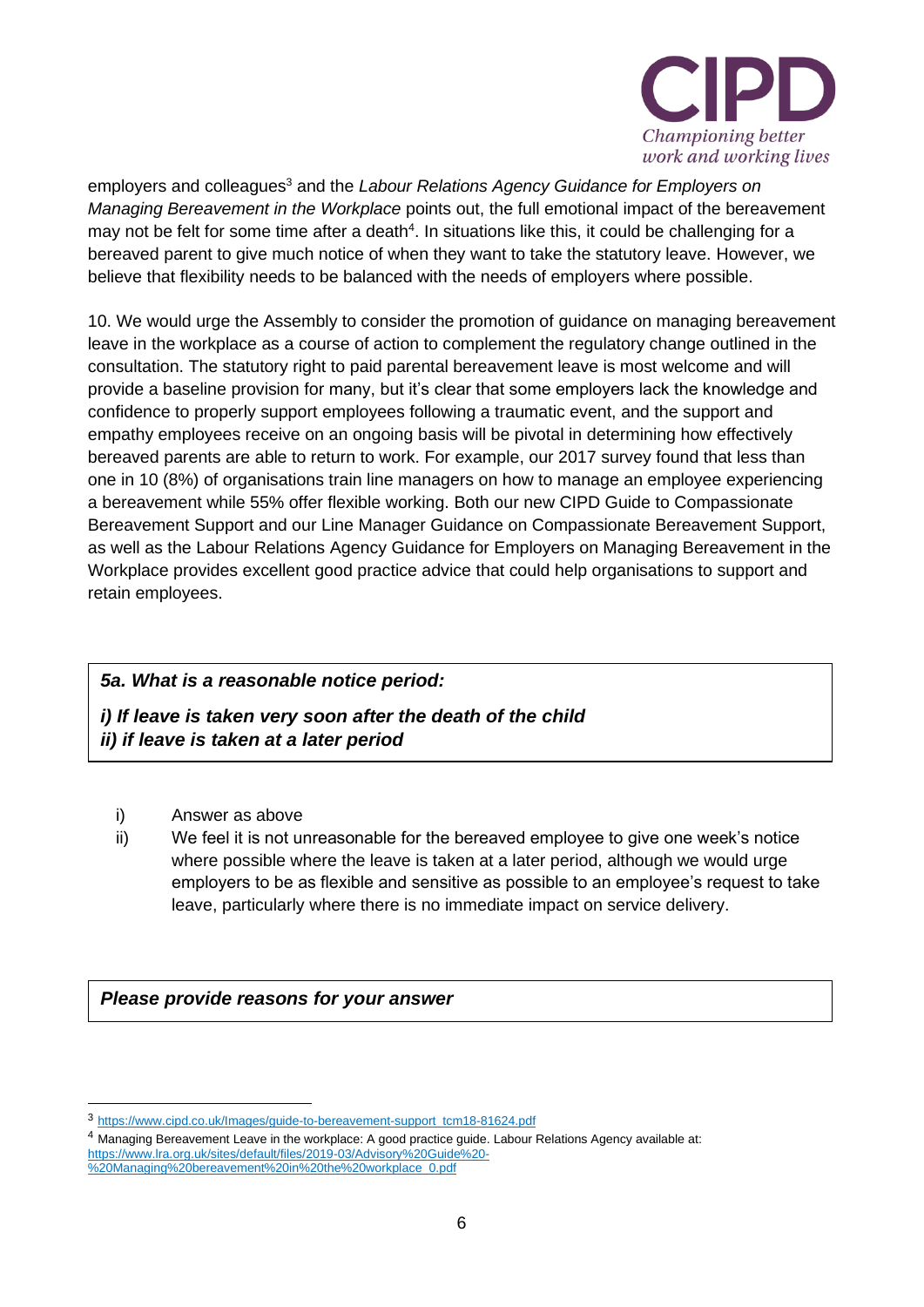

11. Please see response to 4b above.

*6a. How should notice be given:*

*i) If leave is taken very soon after the death of the child ii) if leave is taken at a later period*

- i) No notice required, as above.
- ii) Answer same as at 4a & 5a as above.

*Please provide reasons for your answer*

12. Please see response to 4b and 5b above.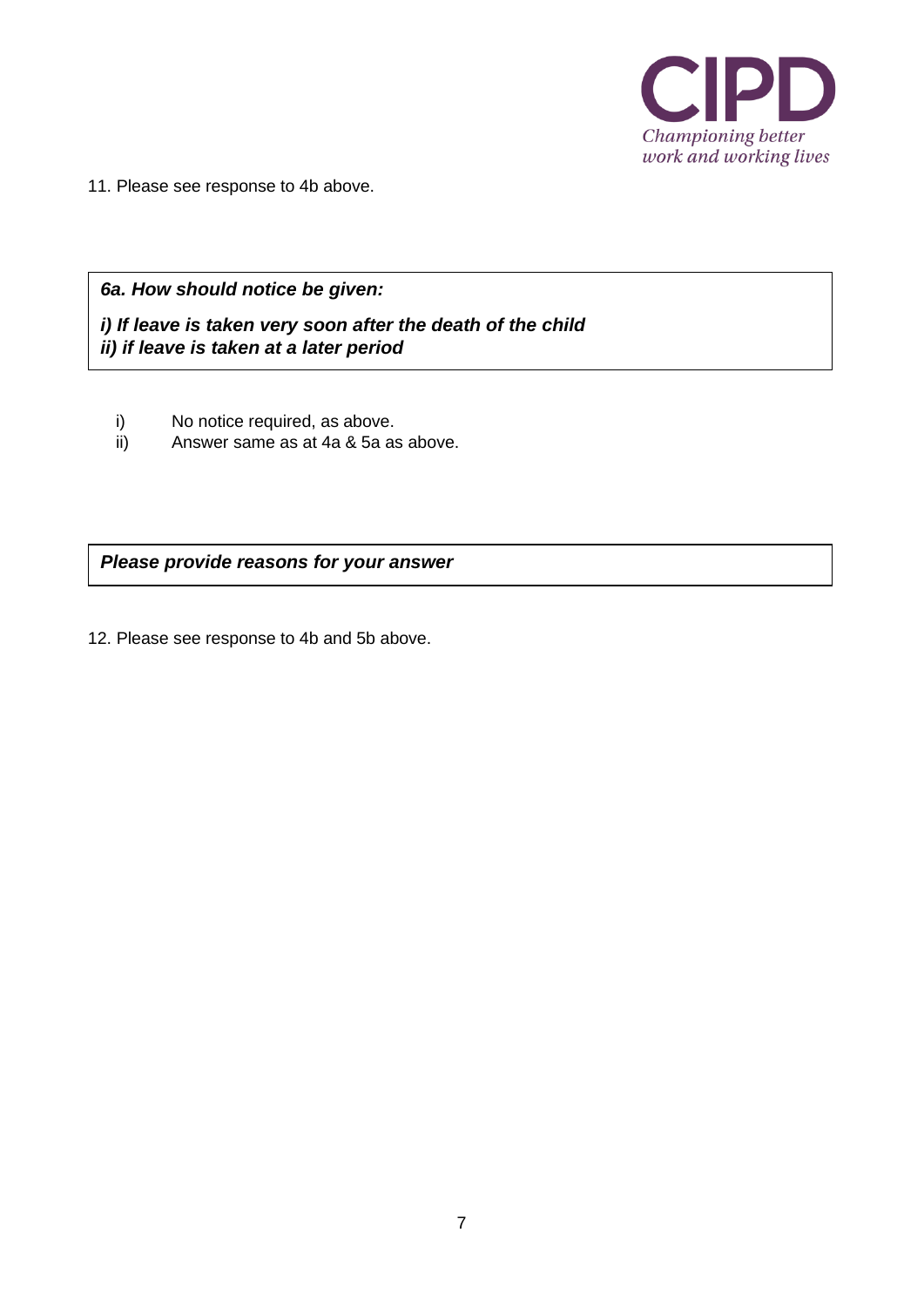

# **Section 5: Evidence required for parental bereavement leave and pay**

*7a. Should evidence requirements for this provision mirror those of existing family leave?*

13. Yes

*Please provide reasons for your answer*

14. We would hope that in the majority of workplaces the relationships between an employer/manager and their employees are such that it would be virtually impossible for an individual to 'fake' the death of child and thus fraudulently claim parental bereavement leave and pay. However, if there is any doubt of the specific circumstances of an employee's claim for leave and pay, it is reasonable for an employer to have the right to request evidence from their employee of their eligibility to take leave.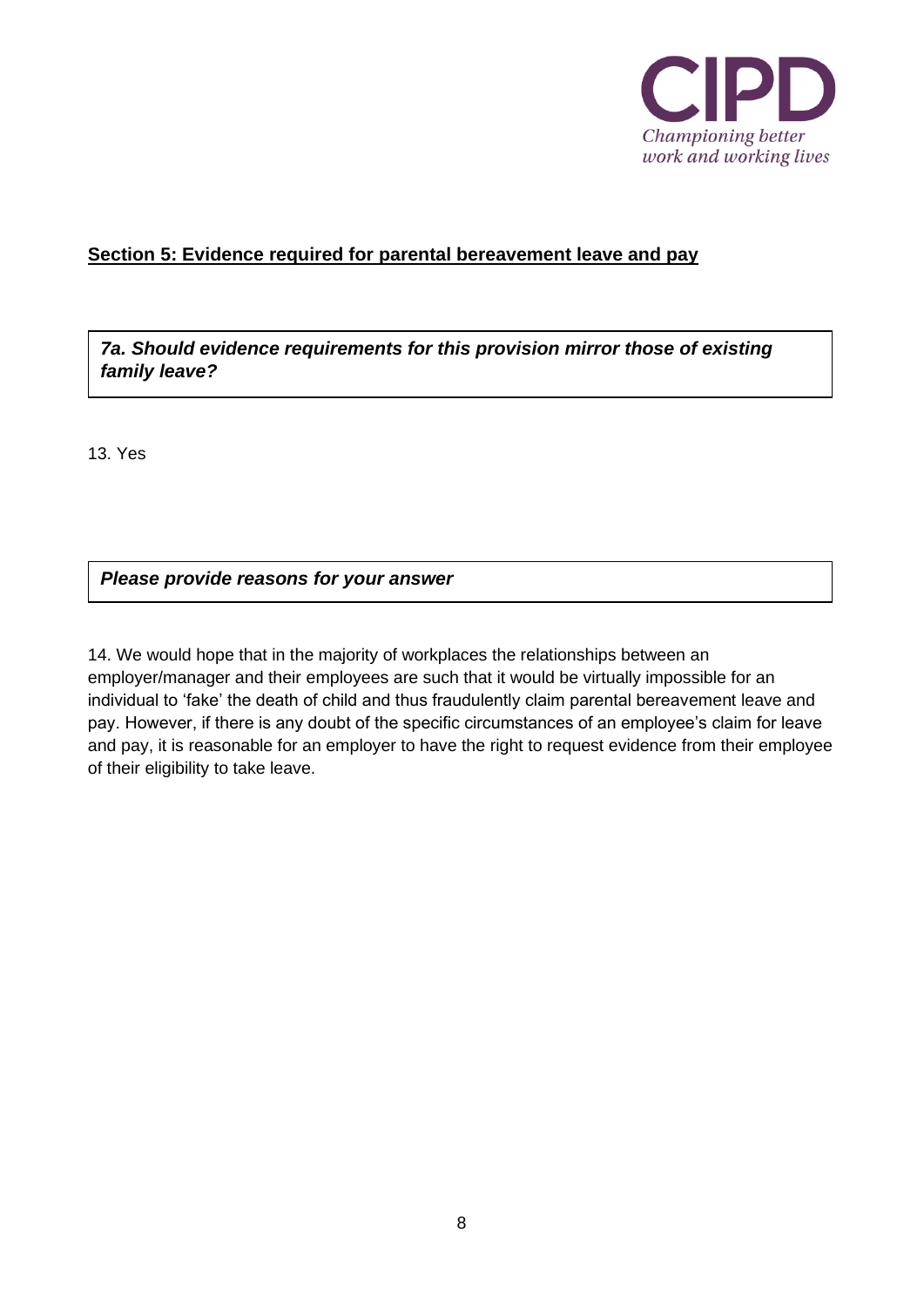

# **Section 6: Parental bereavement statutory provision for payment**

*8. Please outline your thoughts concerning:*

- *A requirement for a qualification period for payment of parental bereavement pay;*
- *The payment for parental bereavement pay; and*
- *A notice period and evidential requirements for claiming payment of parental bereavement pay in Northern Ireland*

15. We feel that it is reasonable for bereavement leave pay to be made available to all paid employees, with a parent having been employed for at least 6 months (26 weeks) at the date of the death of the child and earning more than the lower earnings limit on average for the period of 8 weeks ending on the date of the death of the child.

16. Notice should be given where possible as above, and should follow a similar process to Jack's Law as implemented by the UK Government.